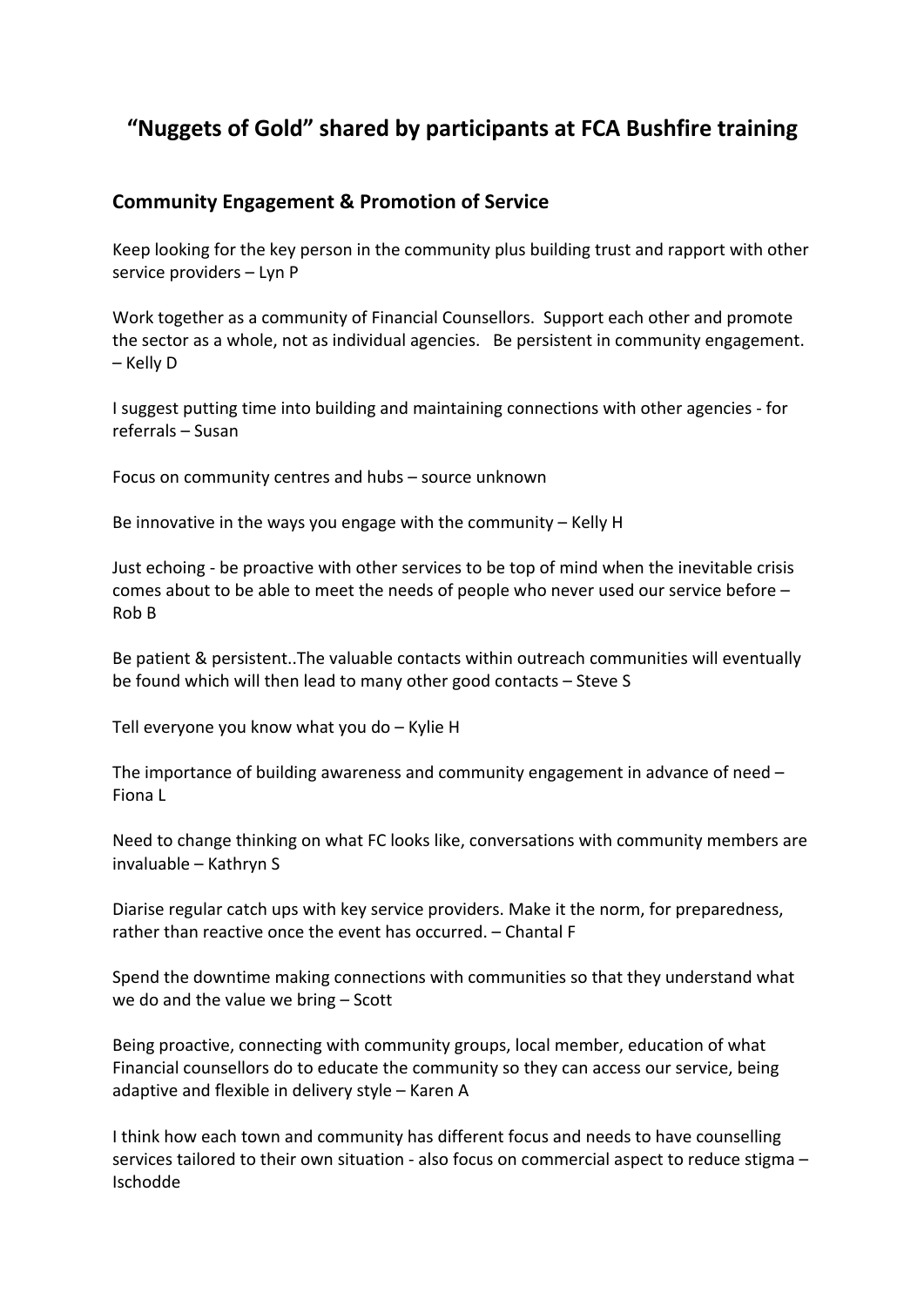Focus on the education aspect of educating the Community Sector of what a Financial Counsellor does. Not all Community workers know about Financial Counselling - Rachael

I've read a lot of feedback about the time the whole process takes. Both here in training as well as from bushfire affected people. so lots of patience and understanding – Adele G

Keep engaging with community, give people time to access services acknowledge that people are traumatised – Rosie F

Engage with stakeholders before fire season – Kelly H

## **Working with clients**

The lag in fire survivors reaching out to us is perhaps better understood by them focusing on their immediate hierarchy of needs: safety, security, wellbeing – then once their monthly and qtly bills start to be pursued, then they may be prompted to seek assistance – Nick G

To get people to engage - say to people if you are not sure whether we can help you just come in and have a chat and if you find you don't need our help at least you know you are ok – Yvonne

Be creative - out of the box solutions that can make a big difference and build trust – Helen D

Nuggets of Gold - I think it has been highlighted to engage and build relationships with existing community groups. Be available to clients on their terms, i.e visit there property, spend the time with them – John G

The process will be slower with bushfire Fc keep in touch support until they are ready – Les F

Home visits have been key to facilitating FC- takes the burden away from the client to come to us – Ella

Validate that the client deserves the help and needs to put forward their needs not sit back because others also need help -Rochelle

If clients are reluctant to access the grants let them know that the funds wont only help them but will help their community. ie they will spend the money locally and that will help everyone – Cheree R

Be able to think outside the square with our Financial Counselling – Greg M

Overall message - Bushfire impacted people 'take time' to seek assistance – Dianne M